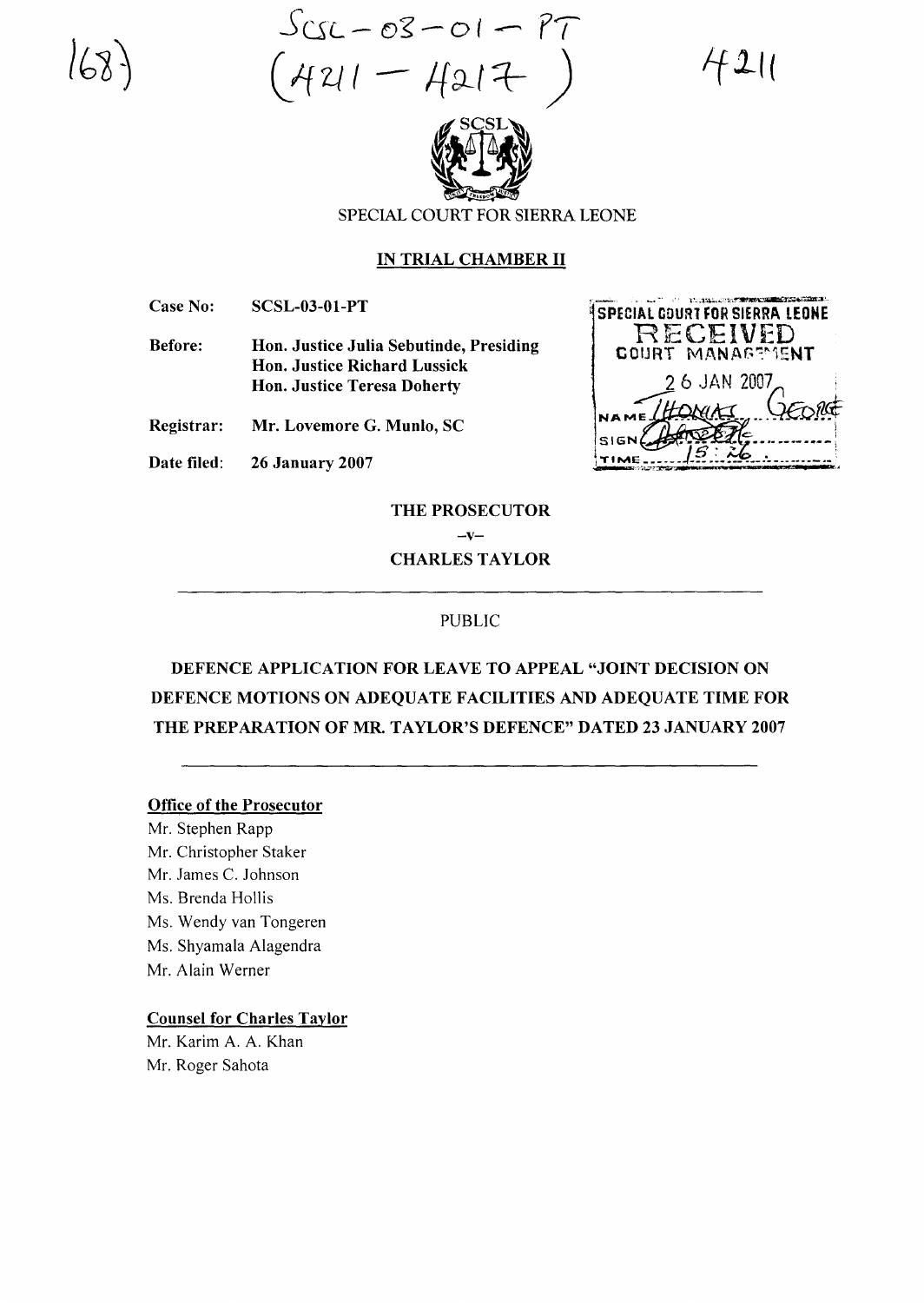

# **I INTRODUCTION**

- 1. This is the Defence Application for leave to appeal the "Joint Decision on Defence Motions on Adequate Facilities and Adequate Time for the Preparation of Mr Taylor's Defence" ("The Impugned Decision"), dated 23 January  $2007<sup>1</sup>$
- 2. The Defence applies for leave to appeal the Trial Chamber's decision to set a trial date of 4 June 2007. There is no application for leave to appeal with regard to the Trial Chamber's decision on adequate facilities.
- 3. As further advanced below in Section III, the Defence submits that there are grounds to grant leave to appeal pursuant to Rule 73(B) of the Rules of Procedure and Evidence ("the Rules") of the Special Court for Sierra Leone ("SCSL"), as the Impugned Decision, in impacting a fundamental Article 17 right to a fair trial, amounts to an exceptional circumstance that irreparably prejudices Mr. Taylor.
- 4. Further, and in the alternative, as advanced in the grounds taken individually or cumulatively in Sections IV and V, there are exceptional circumstances to grant certification for leave to appeal the decision to set a trial date of 4 June 2007 on the basis that: (i) the Trial Chamber's decision amounts to an abuse of discretion raising an issue of fundamental importance to the SCSL, and (ii) the Trial Chamber's decision raises a novel and substantial aspect of international criminal law.
- 5. It is further submitted in Section V that the Trial Chamber's decision causes irreparable prejudice to the Defence.

# **II LEGAL FRAMEWORK**

6. Rule  $73(B)$  of the SCSL Rules states that:

(B) Decisions rendered on such motions are without interlocutory appeal. However, in exceptional circumstances and to avoid irreparable prejudice to a party, the Trial Chamber may give leave to appeal. Such leave should be sought

Case No. SCSL-03-01-PT 2 26 January 2007

<sup>&</sup>lt;sup>1</sup> Prosecutor *v. Charles Taylor*, SCSL-03-01-PT-164, Joint Decision on Defence Motions on Adequate Facilities and Adequate Time for the Preparation of Mr. Taylor's Defence, 23 January 2007.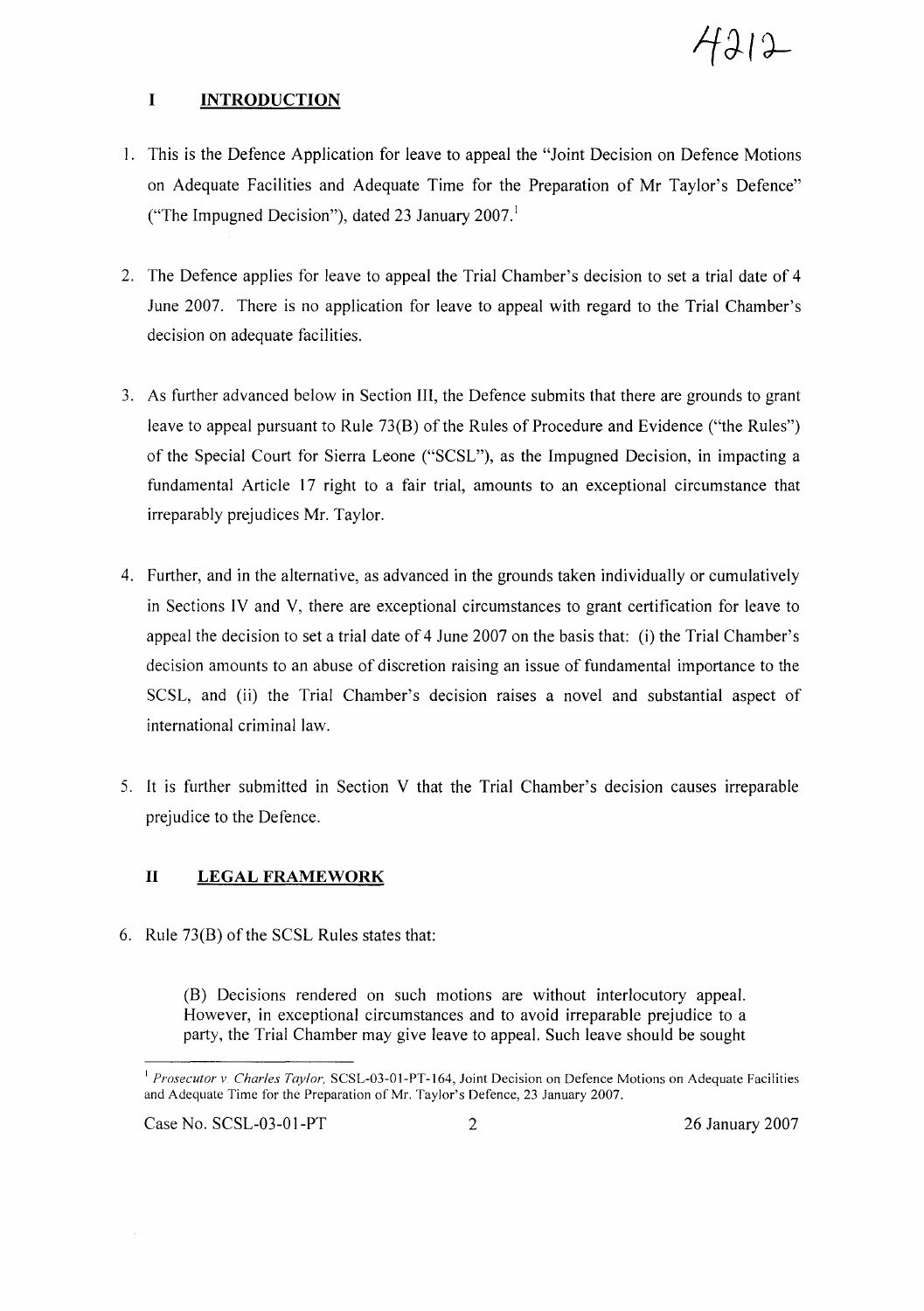

within 3 days of the decision and shall not operate as a stay of proceedings unless the Trial Chamber so orders.

7. The Trial Chamber in *Prosecutor* v. *Sesay al*<sup>2</sup> held that the two stage test sets a "high threshold" and "is conjunctive and not disjunctive"<sup>3</sup> and that:

> 'Exceptional circumstances' may exist depending upon particular facts and circumstances, where, for instance the question in relation to which leave to appeal is sought is one of general principle to be decided for the first time, or is a question of public international law importance upon which further argument or decision at the appellate level could be conclusive to the interests of justice, or where the course of justice might be interfered with, or is one that raises serious issues of fundamental legal importance to the Special Court for Sierra Leone in particular, or international criminal law, in general, or some novel and substantial aspect of international criminal law for which no guidance can be derived from national criminal law systems.<sup>4</sup>

# **III VIOLATION OF RIGHT TO A FAIR TRIAL MEETS RULE 73(B) CRITERIA**

- 8. The right to adequate time to prepare for trial is both expressly granted and derived from other rights that constitute elements of a fair trial. Article  $17(4)(b)$  of the SCSL Statute allows Mr. Taylor to have "adequate time and facilities for the preparation of his or her defence and to communicate with counsel of his or her own choosing". Pursuant to Article 17(2) of the SCSL Statute, Mr. Taylor is entitled to a fair and public hearing. One element of a fair hearing is the principle of 'equality of arms'. Equality of arms becomes an empty shell without adequate time to prepare.
- 9. The Defence submit that the Impugned Decision, in holding that the Defence requires more time to prepare but granting only limited relief, implicates the fundamental right to a fair trial pursuant to Article 17. *Prosecutor v. Brima* has previously held that any such violation by its

Case No. SCSL-03-01-PT 3 26 January 2007

<sup>&</sup>lt;sup>2</sup> *Prosecutor* v. *Sesay et al*, SCSL-04-15-T-401, Decision on Application for Leave to Appeal the Ruling (2<sup>nd</sup>) May 2005) on Sesay - Motion Seeking Disclosure of the Relationship Between Government Agencies of the United States of America and the Office of the Prosecutor, 15 June 2005 ("Sesay Appeal").

<sup>3</sup> Sesay Appeal, para. 17, *citing Prosecutor* v. *Sesay, Kallon, and Gbao,* SCSL-04-15-T-362, Decision on Application by the Second Accused for Leave for Interlocutory Appeal Against the Majority Decision of the Trial Chamber of 9<sup>th</sup> December 2004 on Issue of Urgent Concern to the Accused Morris Kallon, 2 May 2005. *See also id,* para. 20 ("the probability of an erroneous ruling by the Trial Chamber does not, of itself constitute "exceptional circumstances" for the purposes of a Rule 73(B) application").

<sup>4</sup> Sesay Appeal, para. 16, *citing Prosecutor* v. *Sesay, Kallon, and Gbao,* SCSL-04-15-T-357, Decision on Defence Applications for Leave to Appeal Ruling of the 3<sup>rd</sup> of February, 2005 on the Exclusion of Statements of Witness TFI-141, 28 April 2005, para. 26.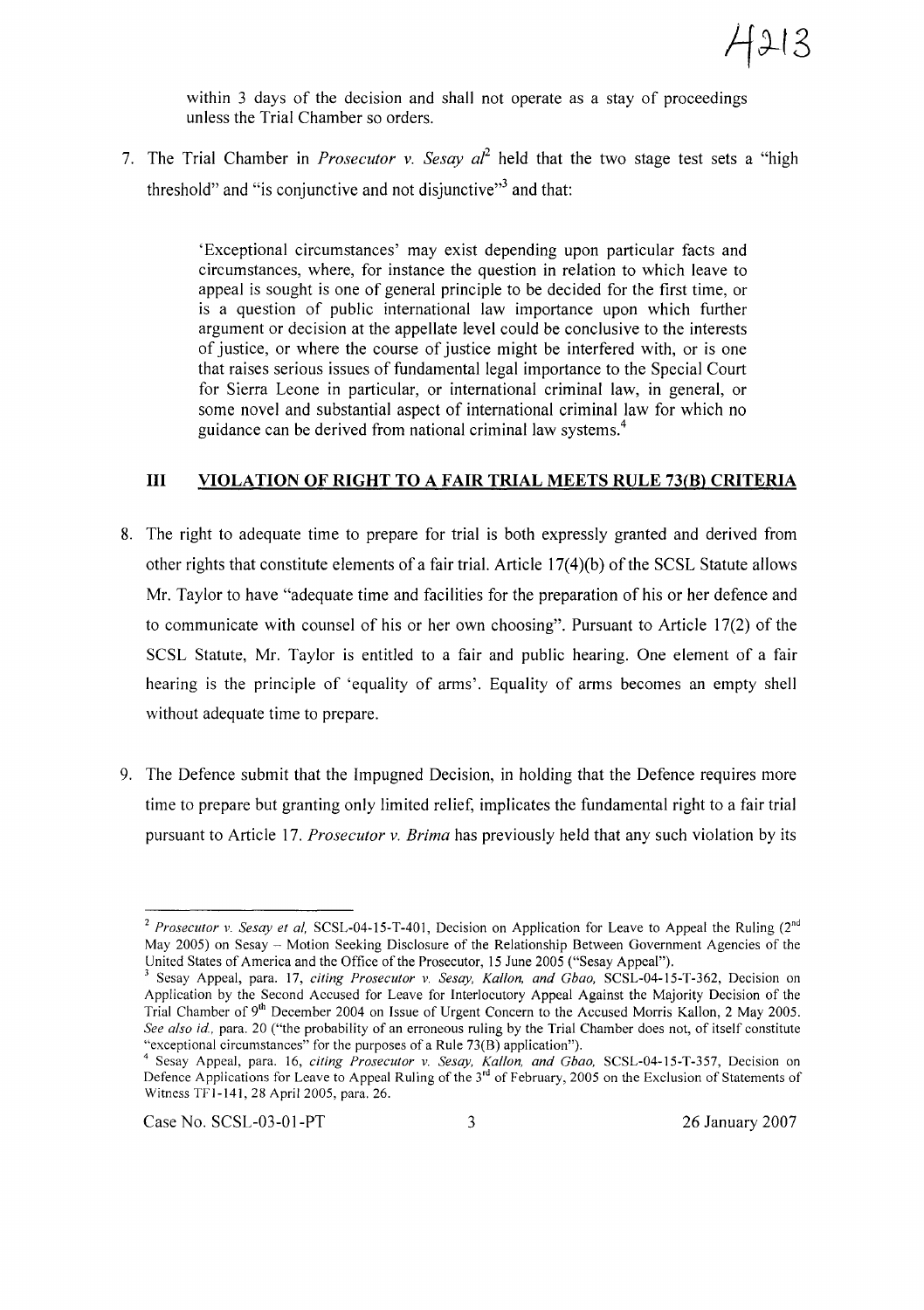"very nature" meets the requirements of Rule  $73(B)$ .<sup>5</sup> In granting leave to file an interlocutory appeal, the Trial Chamber held:

that in the present case the very nature of the application satisfies the conjunctive test of "exceptional circumstances" and "irreparable prejudice" by Rule 73(B) since it concerns a fundamental right enshrined in Article 17(4) of the Statute.<sup>6</sup>

#### IV ABUSE OF DISCRETION IS AN EXCEPTIONAL CIRCUMSTANCE

- 10. It is submitted that in setting a trial date contrary to the position of both the Defence and Prosecution the Trial Chamber has abused its discretion in a manner which meets the threshold of "exceptional circumstances" pursuant to Rule 73(B). Although the Trial Chamber accepted Defence submissions that the tentative trial date of April 2006 should be vacated for "good cause", the new trial date was set seemingly arbitrarily, without explanation, or consideration of the positions of both parties.
- 11. The Defence respectfully submits that the Trial Chamber, properly considering the matter, should not have set an imminent trial start date in a case of acknowledged complexity and breadth without accompanying Rule *73bis* scheduling orders, which are necessary for adequate preparation of the case. The constituent components of Rule *73bis* are necessary stepping stones to a trial start date. For instance, without a pre-trial brief, the Defence is unable to focus its pre-trial preparation.
- 12. In this context it is submitted that the Trial Chamber, after accepting Defence submissions on the lack of adequate time to prepare, should have explicated its deviation from the relief sought by the Defence. The Trial Chamber's denial of the preparation time sought by the Defence, after accepting that the Defence needed more time to adequately prepare, amounts to an abuse of discretion.

Case No. SCSL-03-01-PT 4 26 January 2007

*<sup>5</sup> Prosecutor v. Brima, Kamara, Kanu,* SCSL-04-16-T-367, Decision on Brima - Kamara Application for Leave to Appeal From Decision on the Reappointment Of Kevin Metzger and Wilbert Harris as Lead Counsel, 5 August 2005, pg. 3.  $6$   $Id.$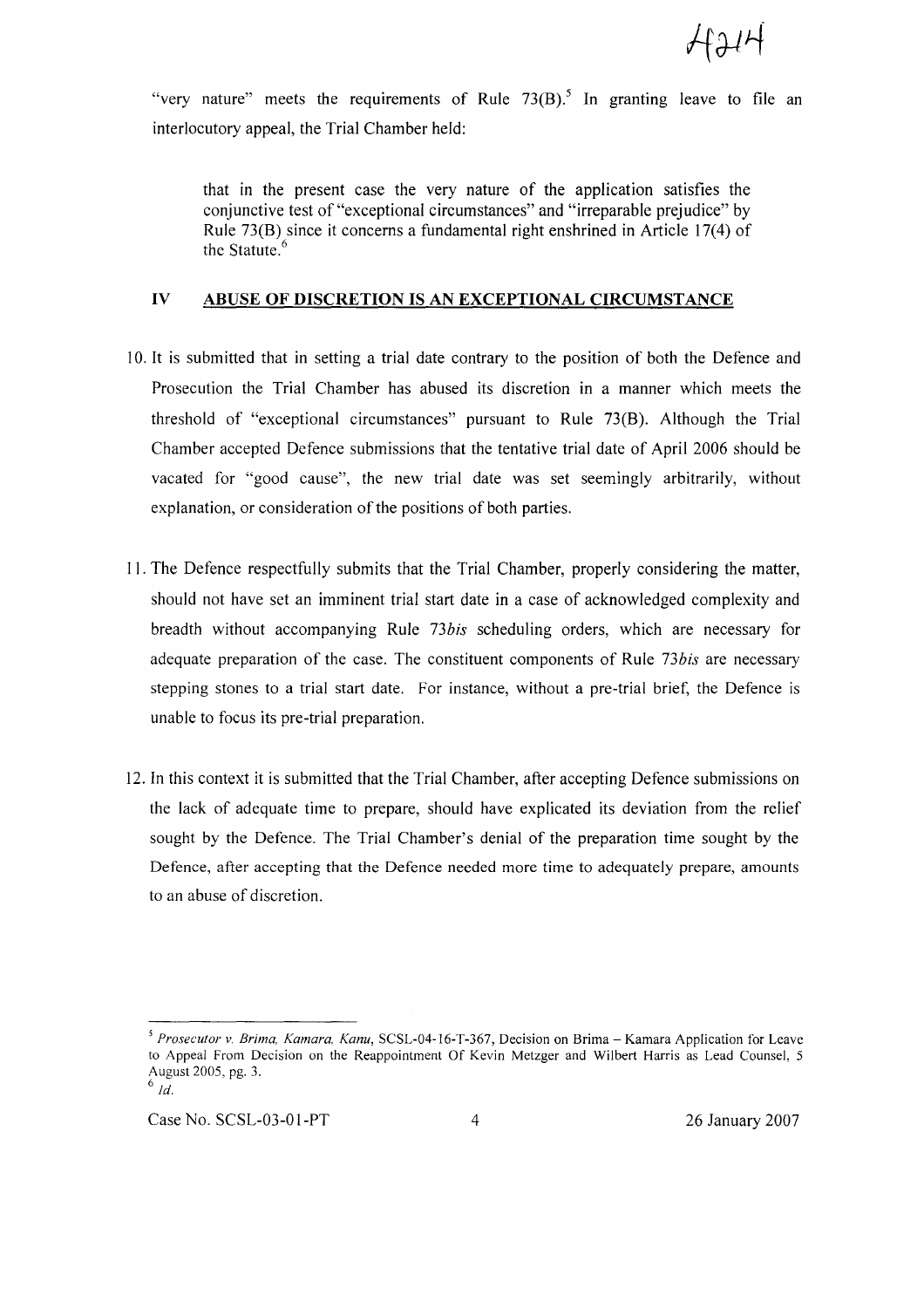# V **TRIAL CHAMBER'S DECISION RAISES NOVEL AND SUBSTANTIAL ISSUES OF INTERNATIONAL CRIMINAL LAW**

- 13. The Impugned Decision raises a novel and substantial issue of law in placing two enumerated components of the right to a fair trial of the Accused in conflict with one another. In this case, the Accused has applied for further time to prepare his defence in order to guarantee his Article 17 right to adequately prepare his case. The Trial Chamber, whilst agreeing that good cause exists for such an application, has limited the requested relief purportedly to guarantee the defendant's right to be tried without undue delay pursuant to Article 17(4)(c). In balancing what the Trial Chamber considers to be competing interests, the Trial Chamber has implicitly concluded that the right to be tried without undue delay takes precedence over the right to adequate time to prepare. The Defence submit that the right to adequate time to prepare and the right to be tried without undue delay are not competing interests; they are both essential elements of the right of a fair trial under Article 17 of the SCSL Statute. Mr. Taylor's right to be tried without undue delay cannot be invoked, *proprio motu,* to deny his appeal to preserve his right to adequately prepare his case.
- 14. This issue has not been considered previously in the Tribunal's jurisprudence. The instant case can be distinguished from *Prosecutor* v. *Milosevic<sup>7</sup>* where the Appeals Chamber relied on Article 20 of the ICTY Statute. Article 20 has no parallel provision in the SCSL Statute. Thus the Appeals Chamber in *Milosevic* did not, as purported in the Impugned Decision, attempt to balance the Accused's right to adequately prepare for trial with his right to be tried without undue delay. Rather, the Chamber considered the need for expeditiousness of the proceedings pursuant to Article 20 of the ICTY Statute. $s$
- 15. The Defence therefore submit that this is a novel question, the resolution of which will contribute to the jurisprudence of the SCSL and to the development of international criminal law.

*<sup>7</sup> Prosecutor* v *Milosevic,* ICTY, Case No IT-02-54AR73.6, Decision on the Interlocutory Appeal by the Amici Curiae Against the Trial Chamber Order Concerning the Preparation and Presentation of the Defence Case, 20 January 2004, paras, 8 and 17. <sup>8</sup> *Id.,* para. 21.

Case No. SCSL-03-01-PT 5 26 January 2007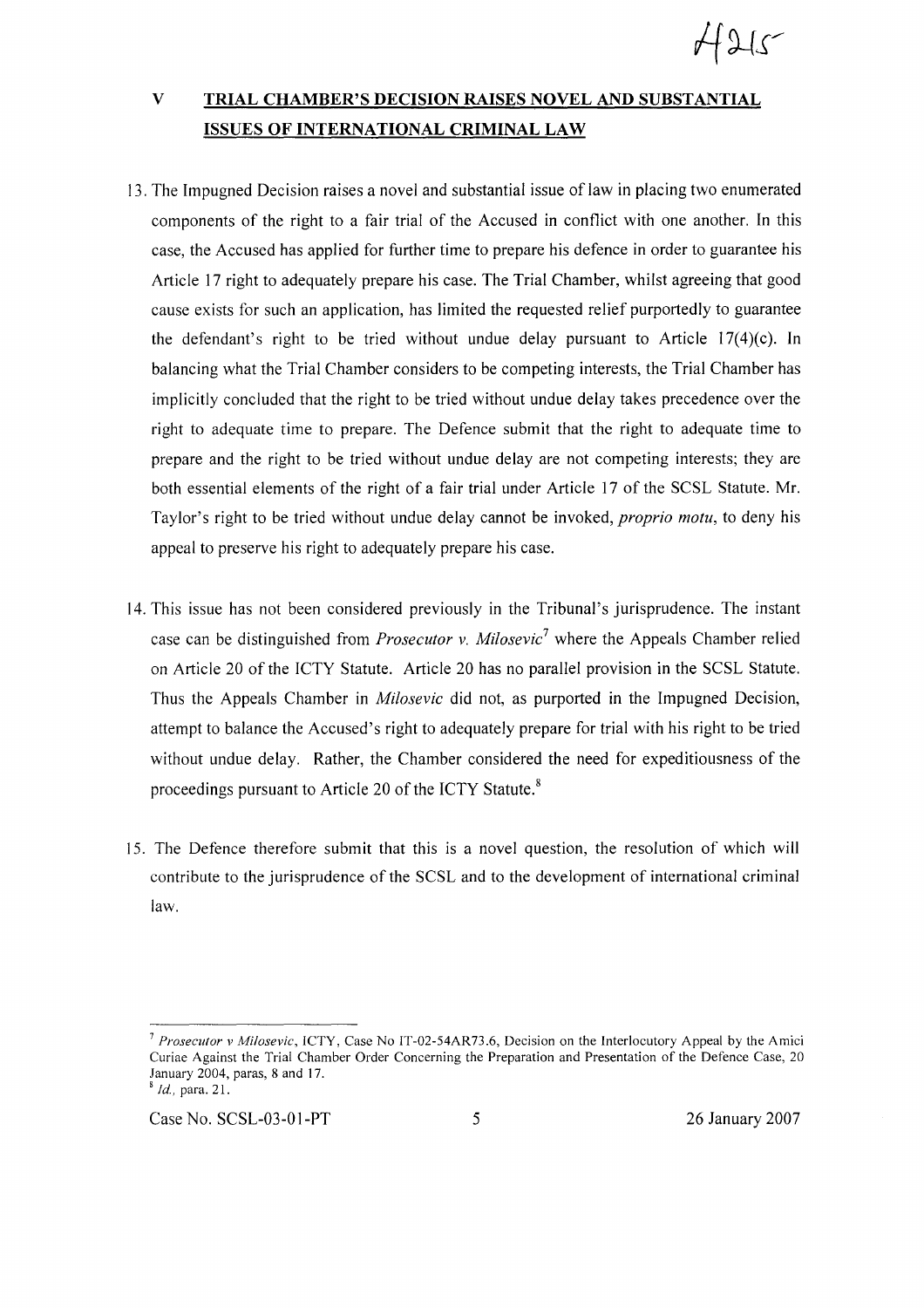

#### VI IRREPARABLE PREJUDICE

- 16. If the Defence are denied immediate relief and adequate time to prepare for trial, the prejudice caused cannot be remedied save with an order for retrial. The Defence investigation will be severely circumscribed. Appellate review at the close of proceedings will not be able to cure the lack of adequate preparation.
- 17. The Defence therefore submit that the prejudice caused by the impugned decision is irreparable through appeal at the end of the proceedings, and therefore fits the restricted criteria envisioned in drafting Rule 73(B). As the Appeals Chamber has ruled:

the underlying rationale for permitting such appeals is that certain matters cannot be cured or resolved by final appeal against judgement. However, most interlocutory decisions of a Trial Chamber will be capable of effective remedy in a final appeal where the parties would not be forbidden to challenge the correctness of interlocutory decisions which were not otherwise susceptible to interlocutory appeal in accordance with the Rules.<sup>9</sup>

18. Further, a pre-trial interlocutory appeal, in not interrupting or punctuating smooth trial proceedings, does not implicate the rationale behind Rule 73(B), namely that criminal trials must "not be heavily encumbered and consequently unduly delayed by interlocutory appeals".<sup>10</sup>

### V CONCLUSION

Accordingly, for the reasons adumbrated above the Defence respectfully asks the Trial Chamber for Certification of the Defence's Application for Leave to Appeal.

Respectfully Submitted this  $26<sup>th</sup>$  day of January 2007,

<u> ZU</u>

Karim A. A. Khan, Counsel for Mr. Charles Taylor

Case No. SCSL-03-01-PT 6 26 January 2007

<sup>&</sup>lt;sup>9</sup> *Prosecutor* v. *Norman et al.*, SCSL-04-14-T-319, Decision on Prosecution Appeal Against the Trial Chamber Decision of August 2004 Refusing Leave to File an Interlocutory Appeal, Appeals Chamber, 17 January 2005, para. 29.

<sup>10</sup> *Prosecutor* v. *Brima, Kamara, Kanu,* SCSL-04-16-T-367, Decision on Brima - Kamara Application for Leave to Appeal From Decision on the Reappointment Of Kevin Metzger and Wilbert Harris as Lead Counsel, 5 August 2005, pg.2.